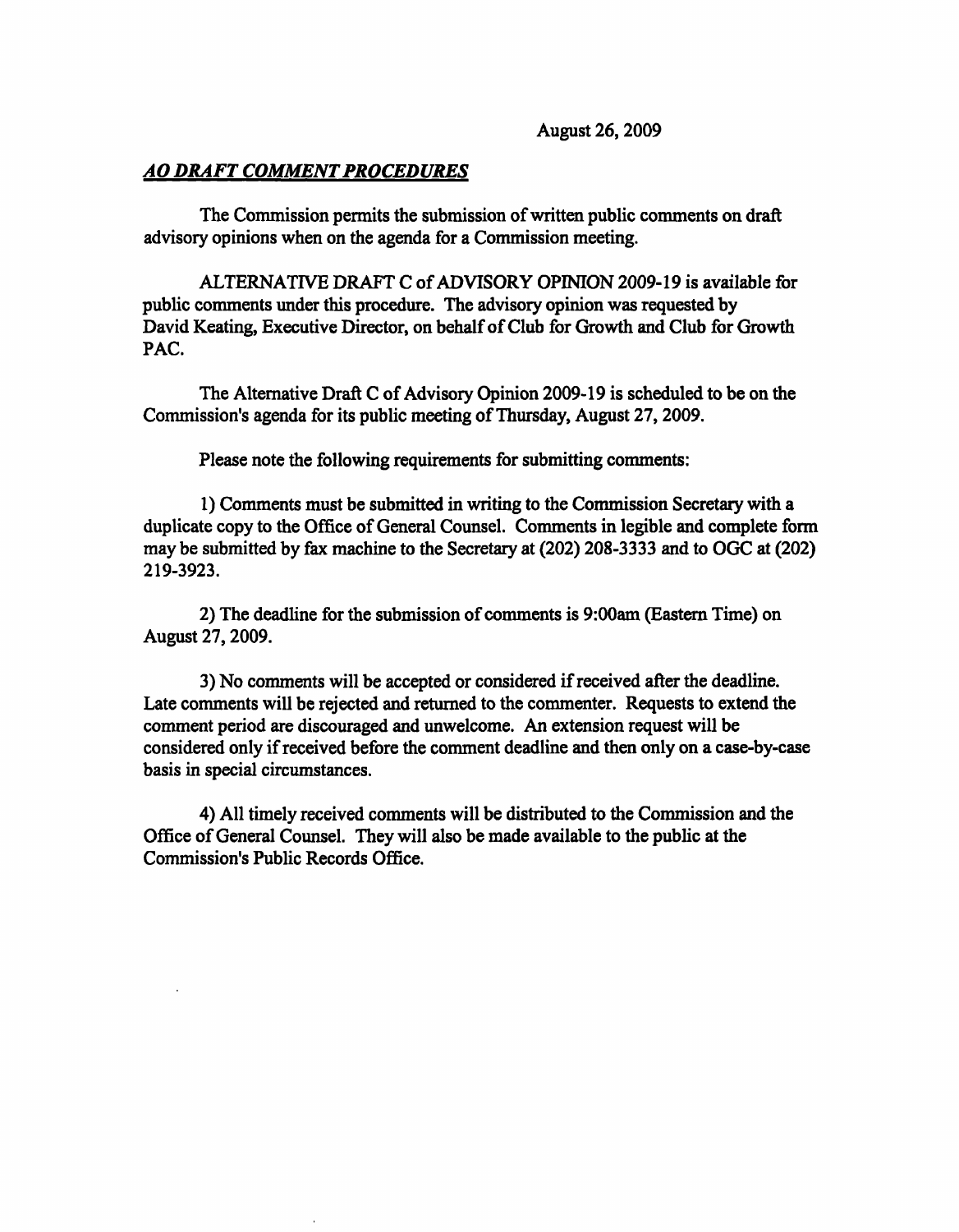# CONTACTS

Press inquiries: Judith Ingram (202) 694-1220

Commission Secretary: Mary Dove (202) 694-1040

Other inquiries:

To obtain copies of documents related to AO 2009-19, contact the Public Records Office at (202) 694-1120 or (800) 424-9530 or visit the Commission's website at www.fec.gov.

For questions about comment submission procedures, contact Rosemary C. Smith, Associate General Counsel, at (202) 694-1650.

## MAILING ADDRESSES

Commission Secretary Federal Election Commission 999 E Street, NW Washington, DC 20463

Rosemary C. Smith Associate General Counsel Office of General Counsel Federal Election Commission 999 E Street, NW Washington, DC 20463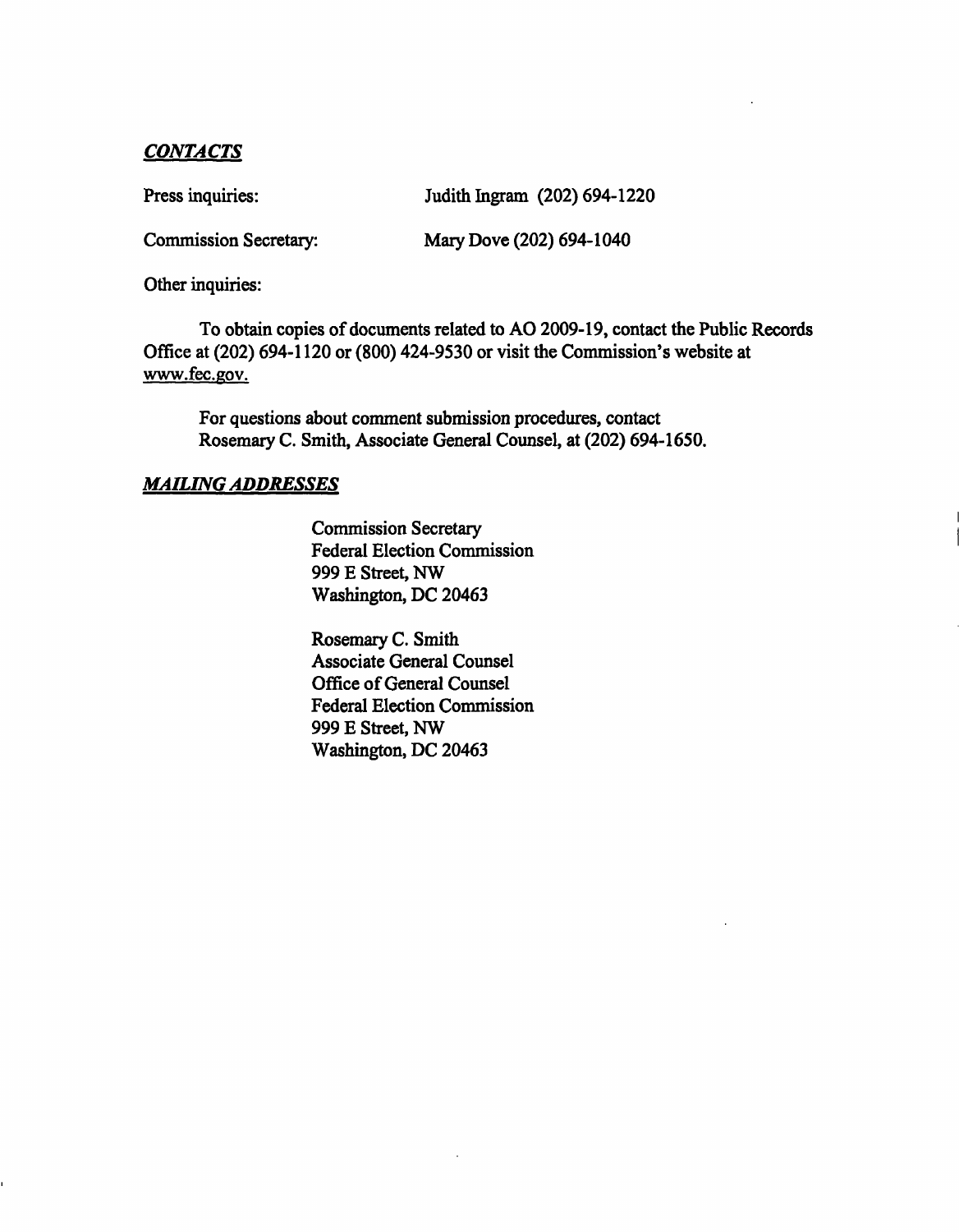#### AGENDA DOCUMENT NO. Q9-57-A ..



FEDERAL ELECTION COMMISSION Washington, DC 20463



 $2001$  AUG 2b  $\Box$  3: 10

AGEND A ITEM For Meeting of:  $8 - 27 - 09$ 

**SUBMITTED LATE** 

August 26, 2009

### MEMORANDUM

TO: The Commission

FROM: Thomasenia P. Duncan General Counsel

> Rosemary C. Smith  $R \subset S$ Associate General Counsel

Amy L. Rothstein  $\mathcal{H}\mathcal{R}$ Assistant General Counsel

Esther Heiden  $\mathcal{L}$ **Attorney** 

Subject: AO 2009-19 (Club for Growth) – Alternative Draft C

We have been asked to circulate the attached alternative draft of the subject advisory opinion. Draft C reaches the same conclusion as Draft A. Please place this draft on the agenda for August 27, 2009.

Attachment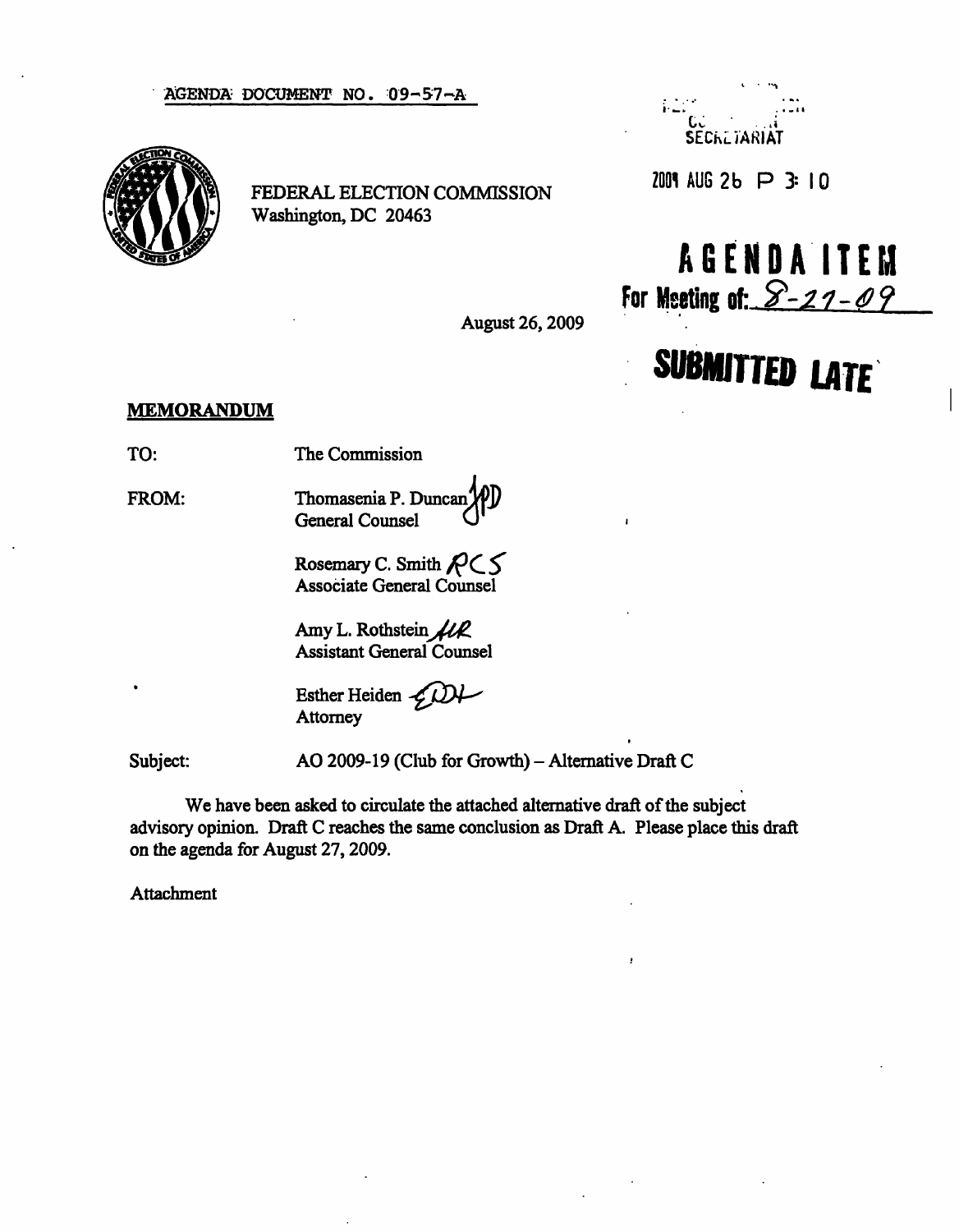|                                        |                                                                                              | $\mathbf{r}^{\prime}$ and<br>SECRETARIAT |
|----------------------------------------|----------------------------------------------------------------------------------------------|------------------------------------------|
| 1                                      | <b>ADVISORY OPINION 2009-19</b>                                                              | $2001$ AUG 2b $\Box$ 3: 10               |
| $\mathbf 2$<br>$\overline{\mathbf{3}}$ | Mr. David Keating                                                                            |                                          |
| 4                                      | <b>Executive Director</b>                                                                    |                                          |
| 5                                      | Club for Growth                                                                              | <b>DRAFT C</b>                           |
| 6<br>7                                 | 2001 L Street, NW<br>Suite 600                                                               |                                          |
| 8                                      | Washington, DC 20036                                                                         |                                          |
| 9                                      |                                                                                              |                                          |
| 10                                     | Dear Mr. Keating:                                                                            |                                          |
| 11                                     | We are responding to your advisory opinion request on behalf of Club for Growth              |                                          |
| 12                                     | and Club for Growth PAC, concerning the application of the Federal Election Campaign         |                                          |
| 13                                     | Act of 1971, as amended (the "Act"), and Commission regulations to the use of                |                                          |
| 14                                     | contributor information contained in reports filed with the Commission.                      |                                          |
| 15                                     | The Commission concludes that Club for Growth and Club for Growth PAC may                    |                                          |
| 16                                     | use contributor information contained in reports filed with the Commission to notify         |                                          |
| 17                                     | contributors to Senator Arlen Specter's 2010 Senate re-election campaign that Senator        |                                          |
| 18                                     | Specter has switched his party affiliation, and has publicly offered to refund contributions |                                          |
| 19                                     | upon request.                                                                                |                                          |
| 20                                     | <b>Background</b>                                                                            |                                          |
| 21                                     | The facts presented in this advisory opinion are based on your letter received on            |                                          |
| 22                                     | June 25, 2009, your comment received on August 20, 2009, and conversations with              |                                          |
| 23                                     | Commission attorneys.                                                                        |                                          |
| 24                                     | Club for Growth ("Club") is an incorporated nonprofit membership organization                |                                          |
| 25                                     | exempt from taxation under section 501(c)(4) of the Internal Revenue Code. Club for          |                                          |
| 26                                     | Growth PAC ("Club PAC") is the separate segregated fund of the Club and is a                 |                                          |

27 multicandidate committee under Commission regulations.

 $\mathbb{R}^2$ 

9  $10$ 

19

**20**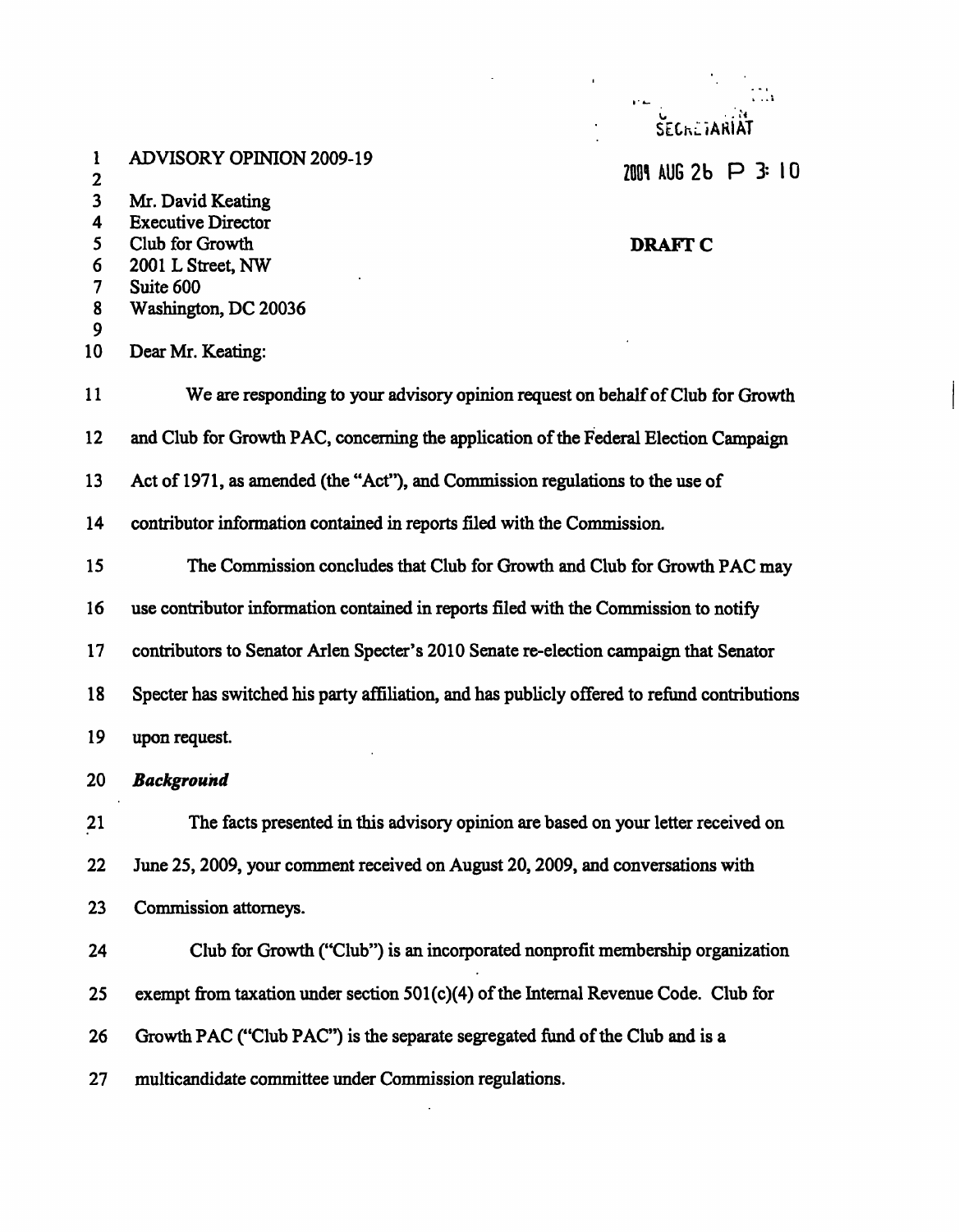| $\mathbf{1}$   | Senator Arlen Specter represents the Commonwealth of Pennsylvania. Citizens             |
|----------------|-----------------------------------------------------------------------------------------|
| $\overline{2}$ | for Arlen Specter ("Specter Committee") is his authorized campaign committee. On        |
| 3              | April 28, 2009, Senator Specter announced that he had decided to switch his party       |
| 4              | affiliation and to run as a Democrat for the 2010 Senate election. See Press Release,   |
| 5              | Citizens for Arlen Specter, Statement by Arlen Specter (April 28, 2009) (attached to    |
| 6              | advisory opinion request). In his press release, Senator Specter stated that he would   |
| 7              | return campaign contributions made during the 2010 election cycle upon request.         |
| 8              | The Club and Club PAC wish to communicate with individual contributors to the           |
| 9              | Specter Committee to inform them of Senator Specter's decision to run as a Democrat in  |
| 10             | the 2010 election. The Club and Club PAC propose to compile a list of contributors from |
| 11             | information contained in campaign finance reports that the Specter Committee has filed  |
| 12             | with the Commission. The communications would notify contributors about Senator         |
| 13             | Specter's policy of providing refunds upon request to those who contributed to his      |
| 14             | campaign while he was running as a Republican. The communications would not contain     |
| 15             | any express advocacy or mention any other candidate.                                    |
| 16             | Either the Club or Club PAC would send a one-time letter to contributors to the         |
| 17             | Specter Committee, or alternatively, for those contributors with published phone        |
| 18             | numbers, the Club or Club PAC may make a one-time telephone call. The letter would      |

19 inform contributors to the Specter Committee of Senator Specter's decision to switch to

20 the Democratic Party and his policy of refunding contributions upon request. A

21 preprinted form letter requesting a contribution refund and envelope addressed directly to

22 the Specter Committee would be enclosed with the letter. Neither the Club nor Club

23 PAC would know who sends this form letter to the Specter Committee. If the Club or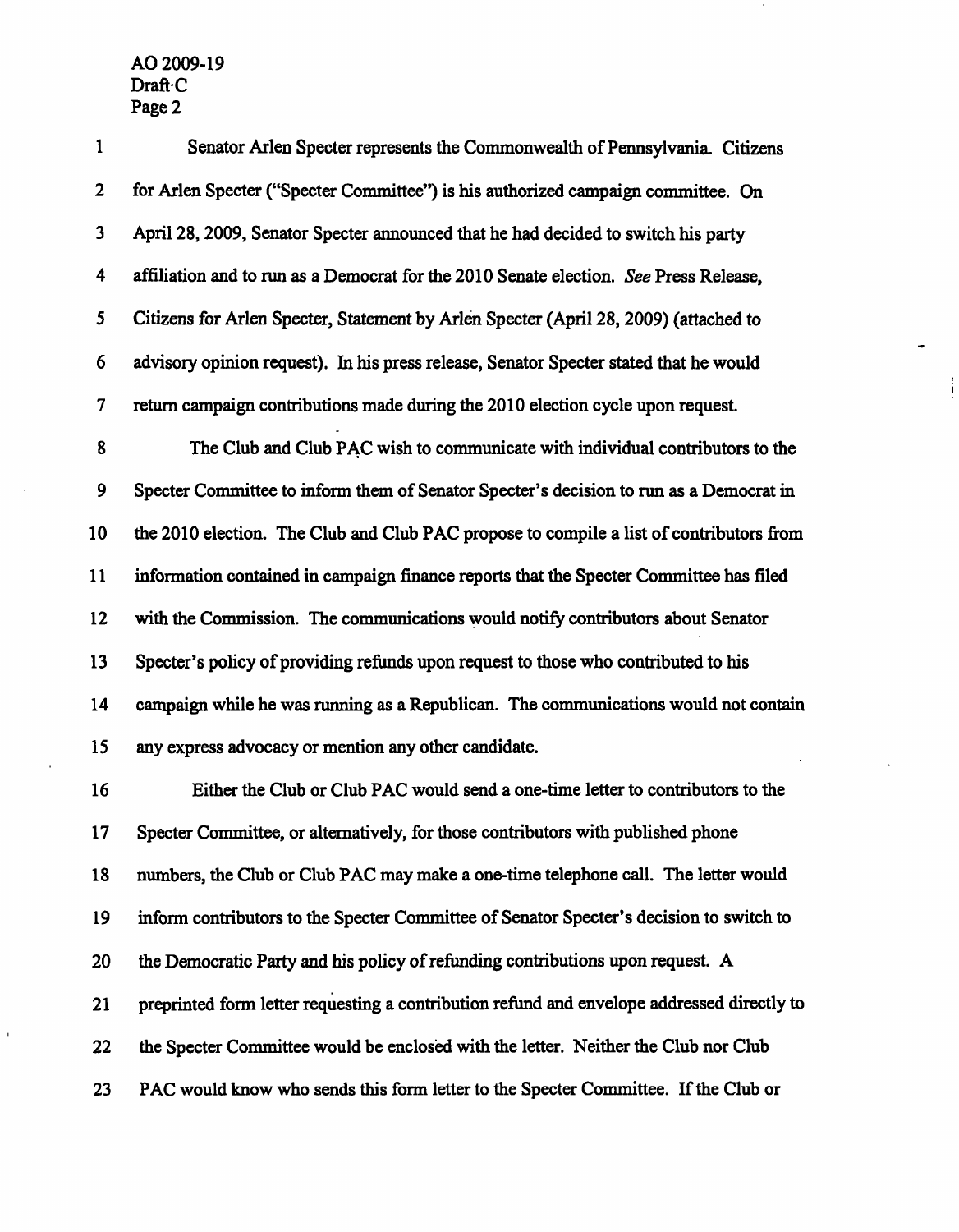$\hat{\mathcal{L}}$ 

| $\mathbf{1}$     | Club PAC makes a phone call to a contributor, the phone call would inform the               |  |
|------------------|---------------------------------------------------------------------------------------------|--|
| $\mathbf{2}$     | contributor of Senator Specter's decision to switch parties and his refund policy. The      |  |
| 3                | contributor would be asked if he or she would like to have the Club or Club PAC either      |  |
| 4                | send the contributor information on how to request the refund, or provide this information  |  |
| 5                | during the telephone call. Both the letter and the telephone call would inform              |  |
| 6                | contributors that the Specter Committee is not required by statute or regulations to refund |  |
| $\boldsymbol{7}$ | these contributions.                                                                        |  |
| 8                | The communications would not contain any solicitation of any kind for the Club,             |  |
| 9                | Club PAC, any candidate, or any other entity. No follow up mailings or telephone calls      |  |
| 10               | would be made unless, during the initial telephone call, the contributor requests further   |  |
| 11               | information from the Club or Club PAC on how to request a refund. The                       |  |
| 12               | communications would be made independently of any candidate or political party.             |  |
| 13               | The Club and Club PAC would not use the list for any purpose other than the                 |  |
| 14               | communication proposed in the advisory opinion request, and would not retain the list for   |  |
| 15               | any other purpose. The Club and Club PAC would not put any of the contact information       |  |
| 16               | obtained from the Specter Committee's Commission filings into either the Club or the        |  |
| 17               | Club PAC's general membership database. The Club and Club PAC would not make the            |  |
| 18               | list of contributors to the Specter Committee available to any other entity.                |  |
| 19               | <b>Question Presented</b>                                                                   |  |
| 20               | May the Club or Club PAC use information obtained from campaign finance                     |  |
| 21               | reports filed with the Commission to communicate with contributors to the Specter           |  |
| 22               | Committee informing them of Senator Specter's decision to switch parties and his refund     |  |
| 23               | policy?                                                                                     |  |

 $\epsilon$ 

 $\sim$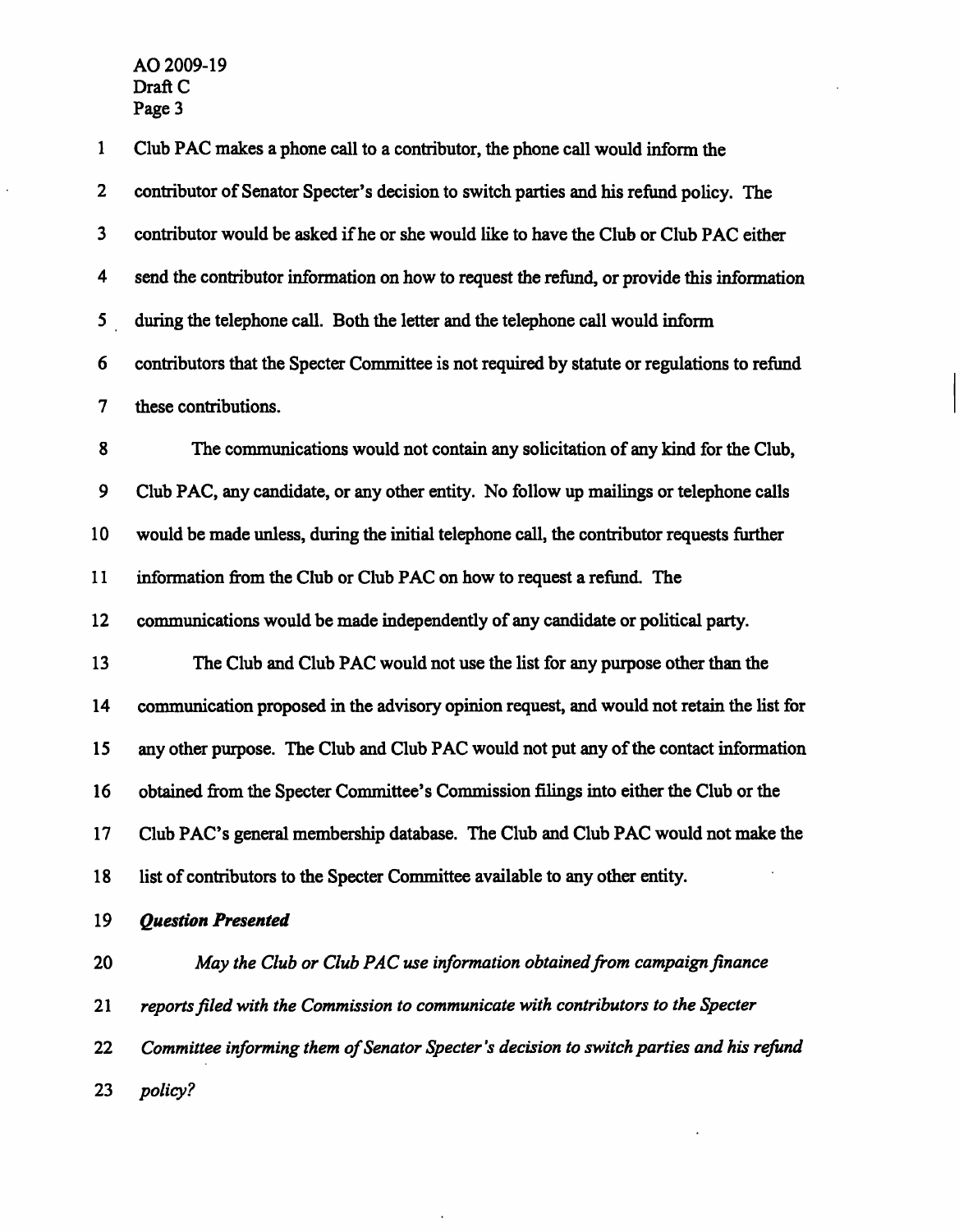### 1 Legal Analysis and Conclusion

2 Yes, the Club and Club PAC may use contributor information contained in reports 3 filed with the Commission for the purpose of making a communication informing 4 contributors to the Specter Committee of Senator Specter's decision to run as a Democrat 5 and his policy of refunding contributions upon request. 6 Under the Act and Commission regulations, political committees are required to 7 file reports with the Commission identifying the names and mailing addresses of 8 contributors. 2 U.S.C. 434(b)(2)(A) and (b)(3)(A); 11 CFR 104.8(a). The Act provides 9 that the Commission shall make reports and statements filed with it available to the 10 public for inspection and copying within 48 hours after receipt. 2 U.S.C. 438(a)(4). Any 11 information copied from such reports or statements, however, "may not be sold or used 12 by any person for the purpose of soliciting contributions or for commercial purposes," 13 other than using the name and address of a political committee to solicit contributions 14 from that political committee. *Id.*; see also 11 CFR 104.15(a). Under Commission 15 regulations, "soliciting contributions" includes soliciting any type of contribution or 16 donation, such as political or charitable contributions. 11 CFR 104.15(b). 17 Thus, in addition to requiring the disclosure of contributor information, Congress 18 provided limitations to ensure that such information was not misused. Congress was 19 concerned that the Act's reporting requirements "open up the citizens who are generous 20 and public spirited enough to support our political activities to all kinds of harassment 21 ... " 117 Cong. Rec. 30057 (daily ed. Aug. 5, 1971) (statement of Sen. Bellmon). 22 Specifically, Senator Bellmon, sponsor of the prohibition on the use of individual 23 contributors' names and addresses, stated that the purpose of the prohibition was to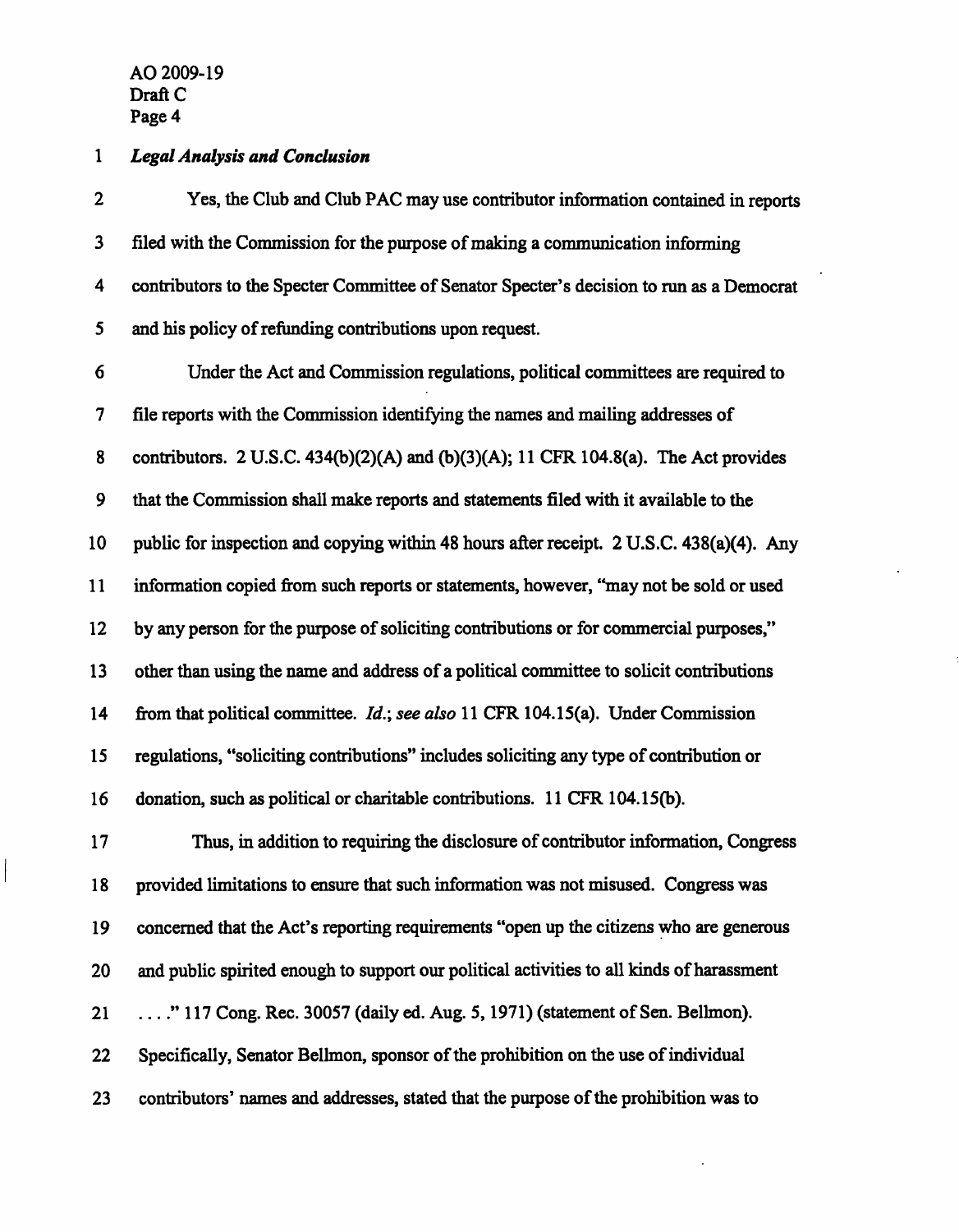1 "protect the privacy of the generally very public-spirited citizens who may make a 2 contribution to a political campaign or a political party." Id. In his remarks on the 3 Senate floor, however, Senator Bellmon acknowledged the limitations of the prohibition. 4 See id. at 30058 (The prohibition "is intended to protect, at least to some degree, the men 5 and women who make contributions to candidates or political parties from being 6 victimized by" having their names sold to list brokers). Indeed, in his response to a 7 question from Senator Nelson, Senator Bellmon confirmed that the "only purpose" of the 8 prohibition is to "prohibit the lists [of contributor names and addresses] from being used 9 for commercial purposes." 117 Cong. Rec. 30058 (daily ed. Aug. 5,1971) (statements of 10 Sen. Nelson and Sen. Bellmon). 11 The Commission has applied this solicitation and commercial use prohibition in 12 several advisory opinions. In Advisory Opinion 1981-05 (Findley), the Commission 13 concluded that a candidate could use information obtained from disclosure reports to mail 14 letters to contributors to his opponent's campaign to correct allegedly defamatory charges 15 made by his opponent. In Advisory Opinion 1984-02 (Gramm), a non-connected 16 political committee calling itself "Americans for Phil Gramm in '84" solicited 17 contributions without the permission of Phil Gramm or his authorized campaign 18 committee. The Commission concluded that Representative Gramm and his authorized 19 campaign committee could use contributor information contained in Americans for Phil 20 Gramm in '84's disclosure reports to inform contributors that the non-connected 21 committee was not Phil Gramm's authorized committee. 22 In both of these advisory opinions, the Commission noted that the purpose of the 23 prohibition is to prevent contributor information from being used for commercial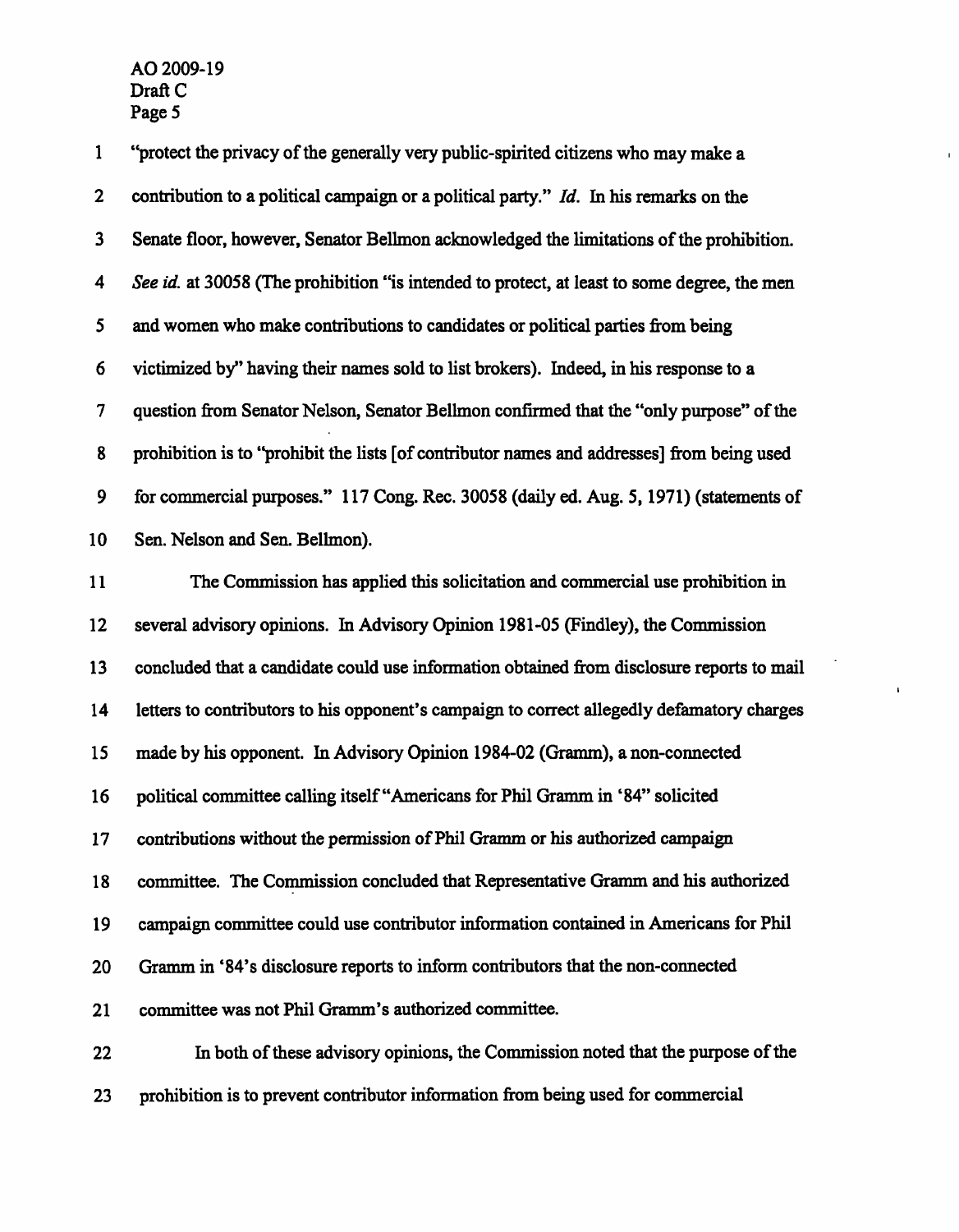$\blacksquare$ 

| $\mathbf{1}$             | purposes or for making solicitations. The prohibition does not "foreclose the use of this          |
|--------------------------|----------------------------------------------------------------------------------------------------|
| $\mathbf 2$              | information for other, albeit political, purposes, such as correcting contributor                  |
| 3                        | misperceptions." Advisory Opinion 1984-02 (Gramm).                                                 |
| 4                        | This application of $2$ U.S.C. 438(a)(4) is also consistent with the courts' treatment             |
| 5                        | of the statute and regulatory provision. See, e.g., FEC v. Int'l Funding Inst., Inc.,              |
| 6                        | 969 F.2d 1110 (D.C. Cir. 1992) (holding that the commercial use prohibition is                     |
| $\overline{\mathcal{L}}$ | constitutional because political committees have a property interest in their contributor          |
| 8                        | lists); FEC v. Political Contributions Data, Inc., 943 F.2d 190 (2nd Cir. 1991) (finding           |
| 9                        | that the sale of contributor lists that did not include addresses or phone numbers and that        |
| 10                       | explicitly stated that the lists could not be used for the purpose of solicitation or any          |
| 11                       | commercial use did not violate the prohibition at 2 U.S.C. 438(a)(4)).                             |
| 12                       | In this situation, the Club and Club PAC will not solicit contributions for any                    |
| 13                       | reason, and will not use the contributor information for any commercial purpose. Instead,          |
| 14                       | the Club and Club PAC will use contributor information obtained from the Specter                   |
| 15                       | Committee's disclosure reports only for the limited purpose of notifying contributors that         |
| 16                       | Senator Specter has switched parties and of his refund policy. <sup>1</sup> The communication will |
| 17                       | be made only once to each donor and will not require any further contact between the               |
| 18                       | Club or Club PAC and the contributors to the Specter Committee. <sup>2</sup> Furthermore, the      |

<sup>&</sup>lt;sup>1</sup> The communication will inform contributors that the Specter Committee is not required by statute or regulations to refund these contributions.

<sup>&</sup>lt;sup>2</sup> In your comment on behalf of Club for Growth, you state that "We have no interest in making repeated communications and have stated we would not do so." Comment of David Keating, Executive Director, Club for Growth on Draft AO 2009-19 at 3 (August 20,2009). In Advisory Opinion 2003-24, the Commission concluded that the National Center for Tobacco-Free Kids ("NCTFK") could not use contributor information obtained from disclosure reports to send contributors direct mail communications about the health effects of smoking or for other efforts to control tobacco use. In reaching this conclusion, the Commission stated that the requestor's broad "open-ended interaction" presented the "possibility of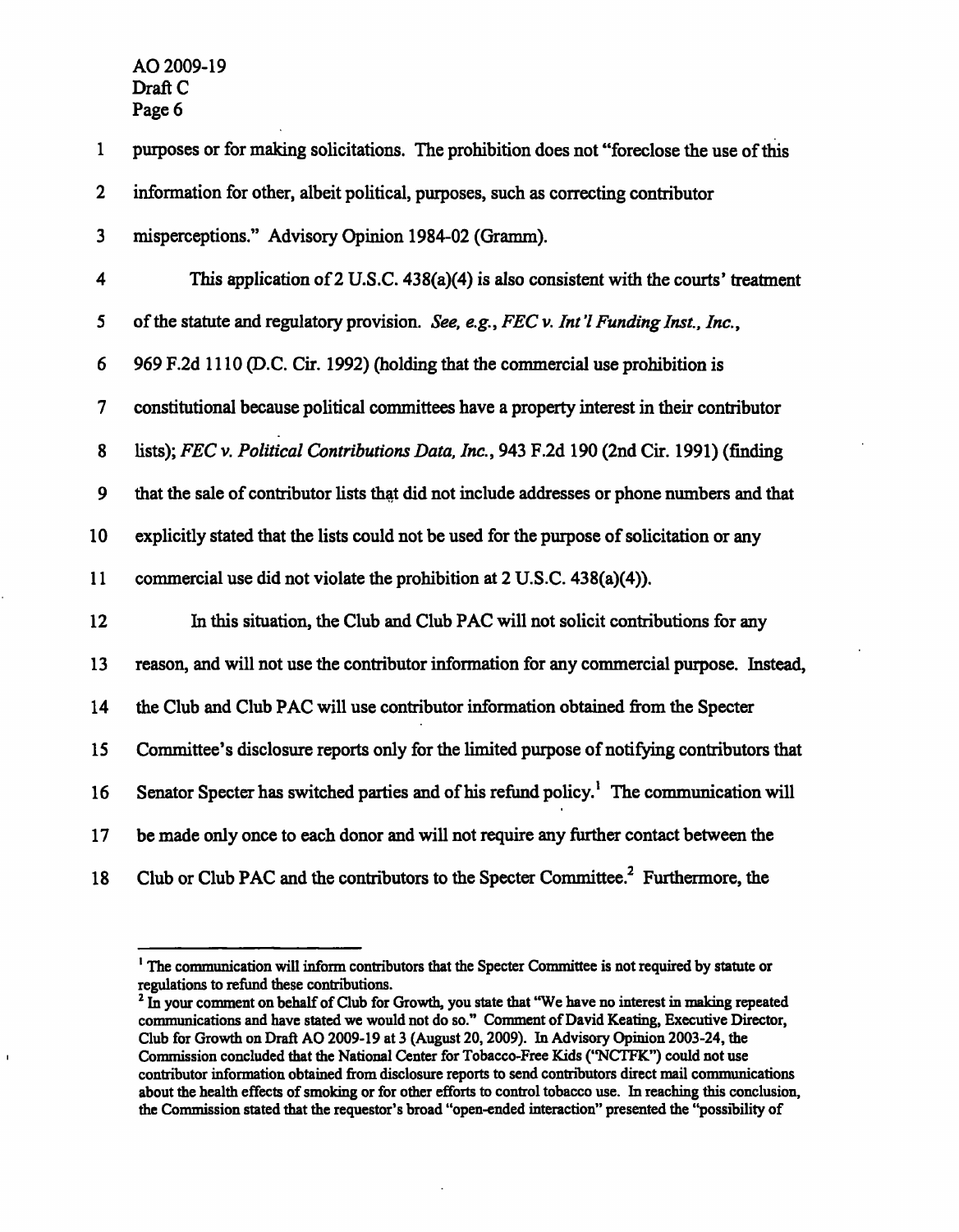$\bar{a}$ 

| 1                        | Club and Club PAC will safeguard the contributor information obtained from the reports      |
|--------------------------|---------------------------------------------------------------------------------------------|
| $\overline{2}$           | by keeping it separate from their general membership database, to avoid using the           |
| 3                        | contributor information for any purpose not presented in the request. Additionally, the     |
| 4                        | requestors will not make the contributor information available to any other entity for any  |
| 5                        | use. Therefore, the Commission concludes that this limited use of contributor               |
| 6                        | information obtained from the Specter Committee's disclosure reports does not violate       |
| $\overline{\mathcal{L}}$ | the solicitation and commercial use prohibition at 2 U.S.C. 438(a)(4).                      |
| 8                        | This response constitutes an advisory opinion concerning the application of the             |
| 9                        | Act and Commission regulations to the specific transaction or activity set forth in your    |
| 10                       | request. See 2 U.S.C. 437f. The Commission emphasizes that, if there is a change in any     |
| 11                       | of the facts or assumptions presented, and such facts or assumptions are material to a      |
| 12 <sup>2</sup>          | conclusion presented in this advisory opinion, then the requestor may not rely on that      |
| 13                       | conclusion as support for its proposed activity. Any person involved in any specific        |
| 14                       | transaction or activity which is indistinguishable in all its material aspects from the     |
| 15                       | transaction or activity with respect to which this advisory opinion is rendered may rely on |
| 16                       | this advisory opinion. See 2 U.S.C. $437f(c)(1)(B)$ . Please note that the analysis or      |
| 17                       | conclusions in this advisory opinion may be affected by subsequent developments in the      |
| 18                       |                                                                                             |

repetitive and intrusive communications to contributors." Advisory Opinion 2003-24 (NCTFK). Such a concern is not raised by your request.

 $\ddot{\phantom{0}}$ 

 $\sim$ 

 $\bullet$